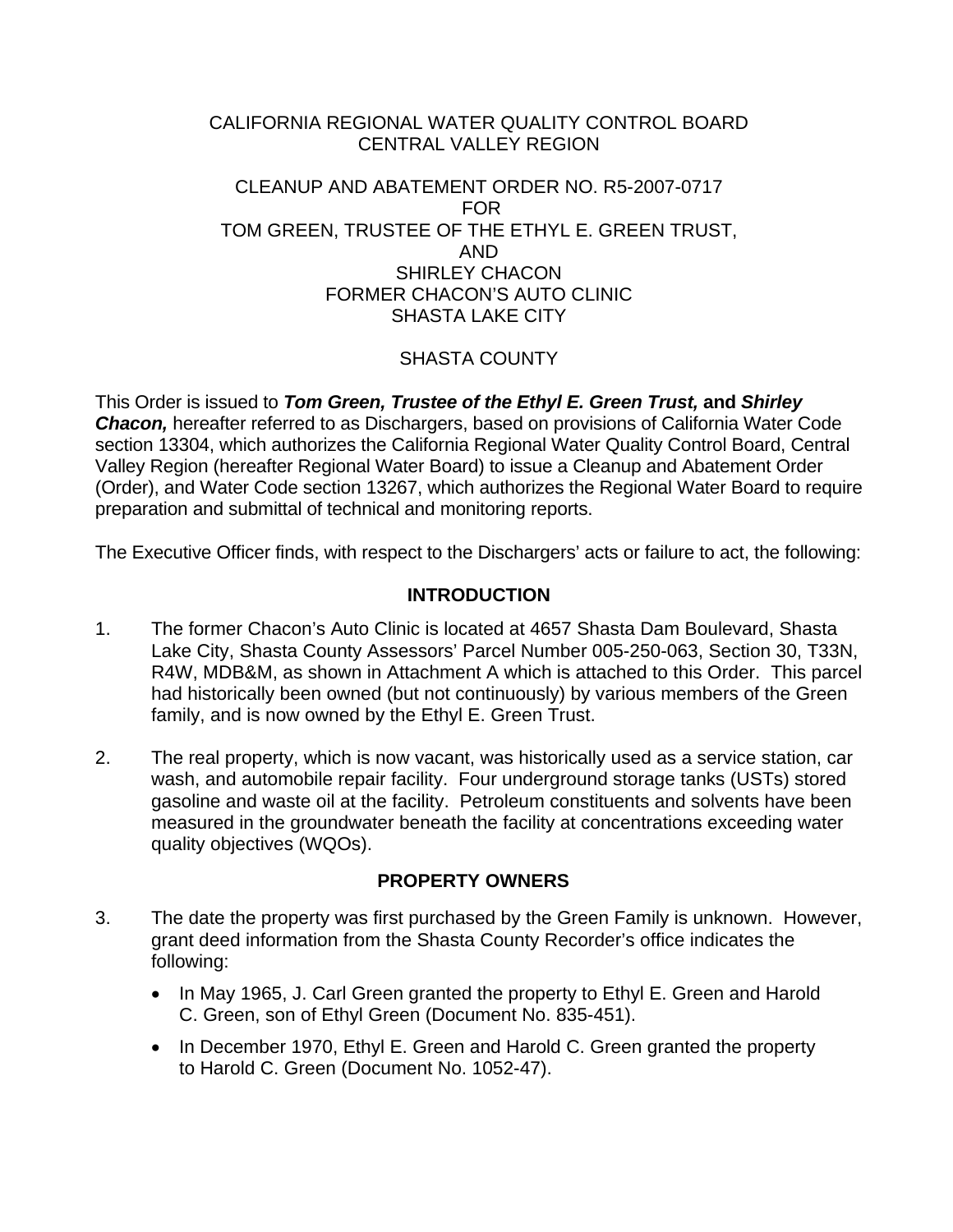#### CLEANUP AND ABATEMENT ORDER NO. R5-2007-0717 **ACCLEANUP AND ABATEMENT ORDER NO. R5-2007-0717** TOM GREEN, TRUSTEE OF THE ETHYL E. GREEN TRUST, AND SHIRLEY CHACON SHASTA COUNTY

- In April 1985, Harold C. Green granted the property to Dean R. Bailey (Document No. 2137-16).
- In October 1986, Dean R. Bailey granted the property back to Harold C. Green (Document No. 2260-881).

A photograph in Shasta County Assessor's Office files dated December 1970 indicates the site was operated as a service station. Additionally, an undated photograph (appearing to be from the mid-1960's) indicates the operation of a car wash.

- 4. Zeferino and Shirley Chacon purchased the parcel in 1987 from Harold C. Green (then Trustee of the Ethyl E. Green Trust) and operated a car wash and automobile repair facility on the property. When Zeferino Chacon died in December 1997, Shirley Chacon granted the Ethyl E. Green Trust a Quit Claim Deed on the parcel, returning the real property to the Ethyl E. Green Trust. According to records at the Shasta County Tax Assessor's office, Shirley Chacon is still the recorded owner of the real property but tax bills are sent to the Ethyl E. Green Trust.
- 5. In a 5 December 1997written agreement signed by Shirley Chacon and Tom Green (current Trustee of the Ethyl E. Green Trust), it is stated that the Ethyl E. Green Trust would bear expenses related to property taxes and cleanup. Additionally, in an 18 November 2002 letter to the UST Cleanup Fund, Tom Green stated the Ethyl E. Green Trust is the current property owner of the parcel. Both signed documents are available in the Regional Water Board case file.
- 6. The Ethyl E. Green Trust has been named the primarily responsible party for cleanup at APN No. 005-250-063, 4657 Shasta Dam Boulevard, Shasta Lake City, because it owned the subject real property during the operation of a service station; it is the current actual owner of this real property; and it has accepted cleanup responsibility in writing. Shirley Chacon is named secondarily in this Order because, although she is the recorded owner of the real property, there is no evidence fueling was performed during the Chacon's ownership. Specifically, the gasoline USTs were abandoned in place prior to the Chacon's ownership and the Chacons did not operate the former service station. However, if investigation and cleanup do not proceed as required, Shirley Chacon will be required to comply with this Order.

#### **SITE BACKGROUND**

- 7. The 0.35-acre site is located in a retail/commercial section of Shasta Lake City. It is bound by Shasta Dam Boulevard to the south, Front Street to the north, Grand River Avenue to the east, and a commercial building to the west. An overhead canopy, automotive repair/office building, and auto storage stalls remain on-site. The site is currently used to park vehicles. The layout of the facility is presented in Attachment B, which is attached to this Order.
- 8. The real property is located approximately 765 feet above mean sea level (ft msl). Site topography is relatively flat, gently sloping towards the south. Regional surface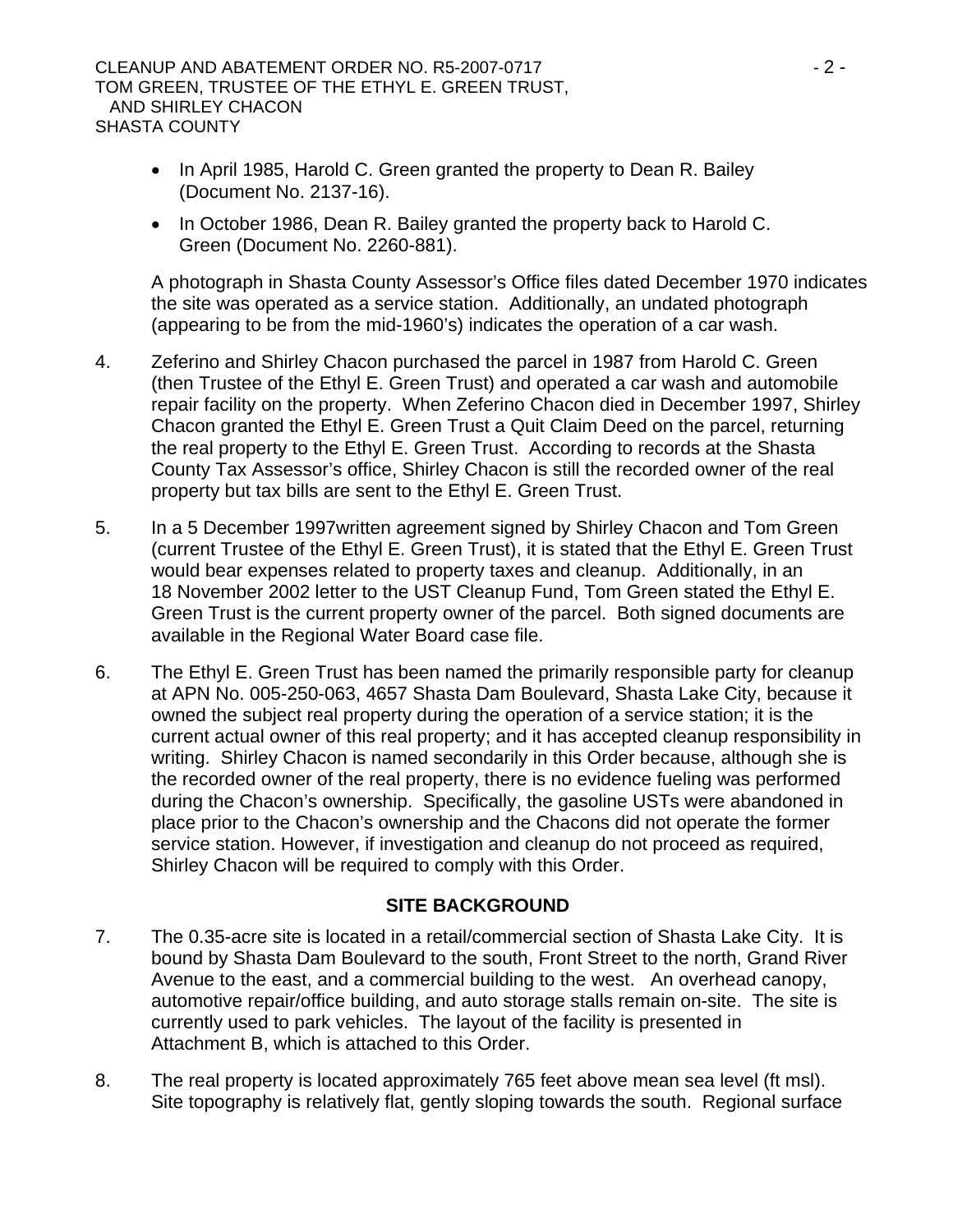water in the vicinity of the site flows in an east-southeasterly direction towards Salt Creek. Salt Creek, tributary of Churn Creek (tributary to the Sacramento River), is located approximately 2 blocks from the site.

- 9. There were three gasoline USTs immediately north of the existing canopy: one 10,000 gallon unleaded gasoline tank, one 10,000 gallon leaded gasoline tank, and one 5,000 to 10,000-gallon tank that held premium gasoline and/or diesel. The tanks' installation dates are unknown. All three tanks were filled with cement slurry in August 1987 when the Chacons purchased the subject real property. It is unknown whether the dispenser piping was removed at the time the USTs were abandoned-inplace. No over-excavation was performed in the vicinity of the tanks or dispenser islands.
- 10. A fourth UST was located adjacent to the northeast corner of the automobile repair/office building. This tank, described as 275 to 550-gallons in size, was removed in August 1991 under the supervision of the Shasta County Environmental Health Division. Because elevated petroleum contamination was measured in the sidewalls and bottom of the excavation, further over-excavation was performed. Confirmation soil samples collected in March and June 1992 indicated residual total petroleum hydrocarbons (TPH)-gasoline and TPH-diesel. TPH-diesel was measured in shallow soil samples collected from borings 10 ft and 30 ft east of the excavation at 1,100 mg/kg and 220 mg/kg, respectively.
- 11. Based on the release discovered following the waste oil UST removal, a Leak Report was filed by Zeferino Chacon in July 1992. Shasta County Environmental Health referred this case to the Regional Water Board for lead enforcement in July 1994.

#### **SUBSURFACE CONDITIONS**

- 12. Soils beneath the site consist of alternating layers of clay, gravelly clay, and clay-siltsand mixtures to depths of approximately 25 ft bgs. Shallow groundwater generally ranges between 4 and 5 ft bgs. Groundwater flow is towards the southeast, in the direction of Salt Creek, under a hydraulic gradient of 0.01 to 0.03 ft/ft.
- 13. In October 2000, nine soil borings were advanced around the parcel and five were converted to groundwater monitoring wells. A total of 17 soil samples and seven groundwater samples were collected and analyzed for TPH-gasoline, TPH-diesel, benzene, toluene, ethylbenzene, xylenes (BTEX compounds) and fuel oxygenates. Additionally, soil and groundwater samples from the three borings around the waste oil UST were analyzed for cadmium, chromium, lead, nickel, zinc, TPH-oil and grease, tetrachloroethylene (PCE), trichloroethylene (TCE), dichloroethylene (DCE), and vinyl chloride. Results are discussed below:
	- **Hydraulically Upgradient and Downgradient of Former Waste Oil UST.**  Metals were not measured at elevated levels in any of the soil or groundwater samples. Although no petroleum-related constituents were detected in soil samples collected upgradient of the waste oil UST, TPH-gasoline was measured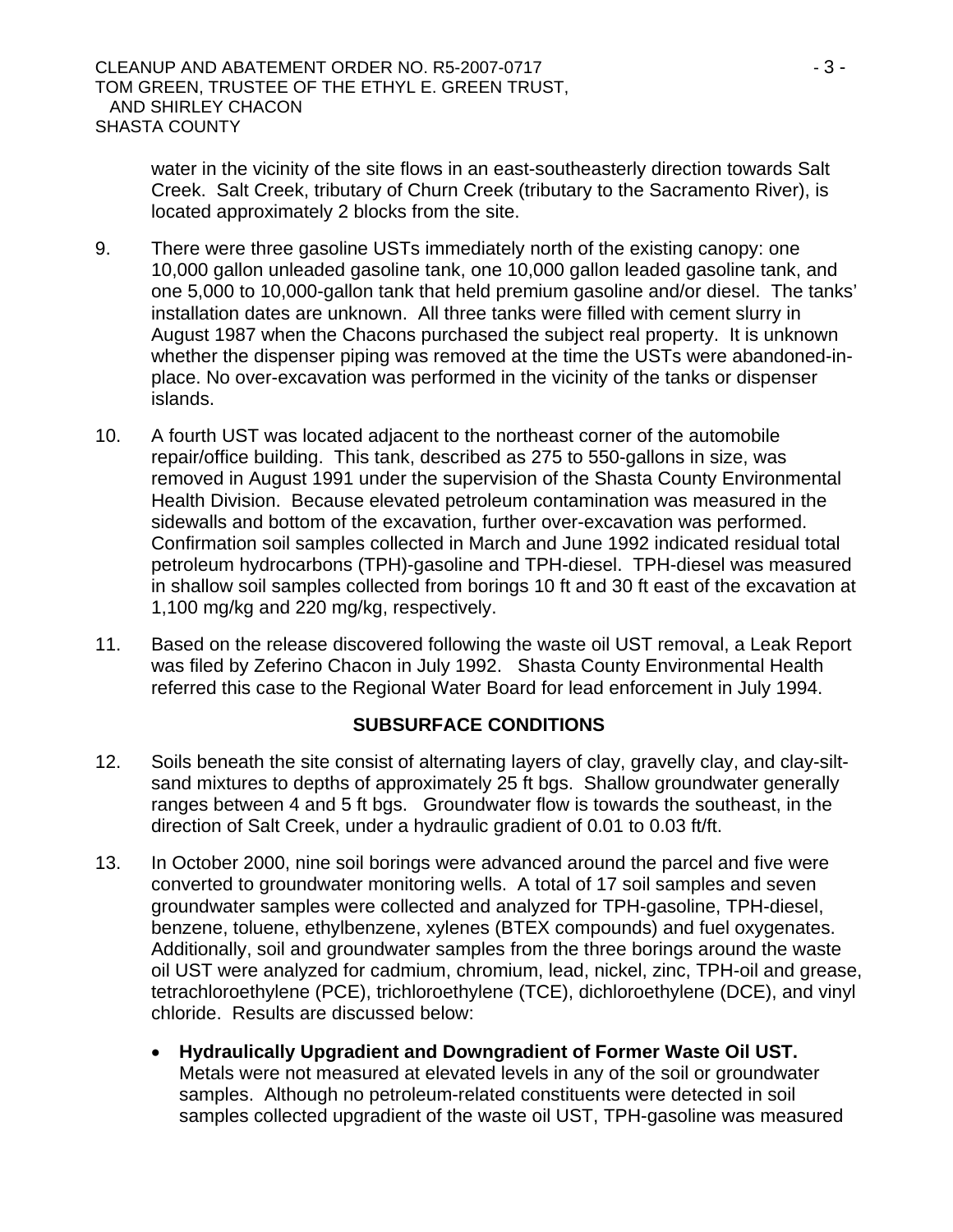at elevated levels in soil downgradient of the waste oil UST. Chlorinated solvents were not detected in any soil sample. Groundwater results are summarized in the following table:

|                                          | TPH-     | TPH-      |                |            |             |            |            | Vinyl     |
|------------------------------------------|----------|-----------|----------------|------------|-------------|------------|------------|-----------|
| <b>Constituent</b>                       | gasoline | diesel    | <b>Benzene</b> | <b>PCE</b> | <b>MTBE</b> | <b>TCE</b> | <b>DCE</b> | chloride  |
| MW-1 (upgradient<br>of Waste Oil UST)    | $50$     | <b>ND</b> | <b>ND</b>      | 56         | <b>ND</b>   | <b>ND</b>  | <b>ND</b>  | <b>ND</b> |
| MW-2 (downgradient<br>of Waste Oil UST)  | 2,300    | ND.       | 25             | <b>ND</b>  | <b>ND</b>   | <b>ND</b>  | 2.6        | <b>ND</b> |
| MW-3 (downgradient<br>of Waste Oil UST)* | 1.600    | ND.       | $12 \,$        | <b>ND</b>  | <b>ND</b>   | <b>ND</b>  | 11.1       | 0.7       |

### **Groundwater Sampling Results, November 2000 (ug/L)**

\*Also upgradient of the three former gasoline USTs

• **Hydraulically Crossgradient and Downgradient of Three Former Gasoline USTs.** Although residual TPH-gasoline and BTEX compounds were measured in the soil downgradient of the three gasoline USTs, no fuel oxygenates were detected in soils. Groundwater results are summarized in the following table:

**Groundwater Sampling Results,** 

| October & November 2000 (ug/L) |      |      |                                         |  |        |  |  |
|--------------------------------|------|------|-----------------------------------------|--|--------|--|--|
|                                | TPH- | TPH- |                                         |  | Ethyl- |  |  |
|                                |      |      | gocolina diocol Donzono Toluono bonzono |  |        |  |  |

|                                                 | TPH-     | TPH-   |                |                | Ethyl-    |                |             |
|-------------------------------------------------|----------|--------|----------------|----------------|-----------|----------------|-------------|
| <b>Constituent</b>                              | gasoline | diesel | <b>Benzene</b> | <b>Toluene</b> | benzene   | <b>Xylenes</b> | <b>MTBE</b> |
| MW-4 (downgradient<br>of three gasoline USTs)   | 32,000   | ND.    | 550            | 360            | 1,700     | 7,900          | 7.1         |
| MW-5 (crossgradient<br>of three gasoline USTs)  | 70       | ND.    | 16             | <b>ND</b>      | 2.1       | 1.6            | 29          |
| SB-4 (crossgradient<br>of three gasoline USTs)  | ND.      | ND.    | <b>ND</b>      | <b>ND</b>      | <b>ND</b> | <b>ND</b>      | ND.         |
| SB-5 (crossgradient<br>of three gasoline USTs)* | 680      | ND.    | 6.5            | <b>ND</b>      | 35        | 69             | 26          |

\*Also downgradient of Former Waste Oil UST

14. In June 2001, two additional groundwater monitoring wells, MW-6 and MW-7, were installed and in February 2005, MW-8 was installed. The eight wells are sampled quarterly for TPH-gasoline, BTEX compounds, fuel oxygenates, and chlorinated solvents. The source of chlorinated solvents, which were measured in upgradient and downgradient groundwater wells, has not been identified. It is possible that the waste oil tank contents have caused biologically mediated reductive dechlorination, resulting in the formation of PCE breakdown products including vinyl chloride. Maximum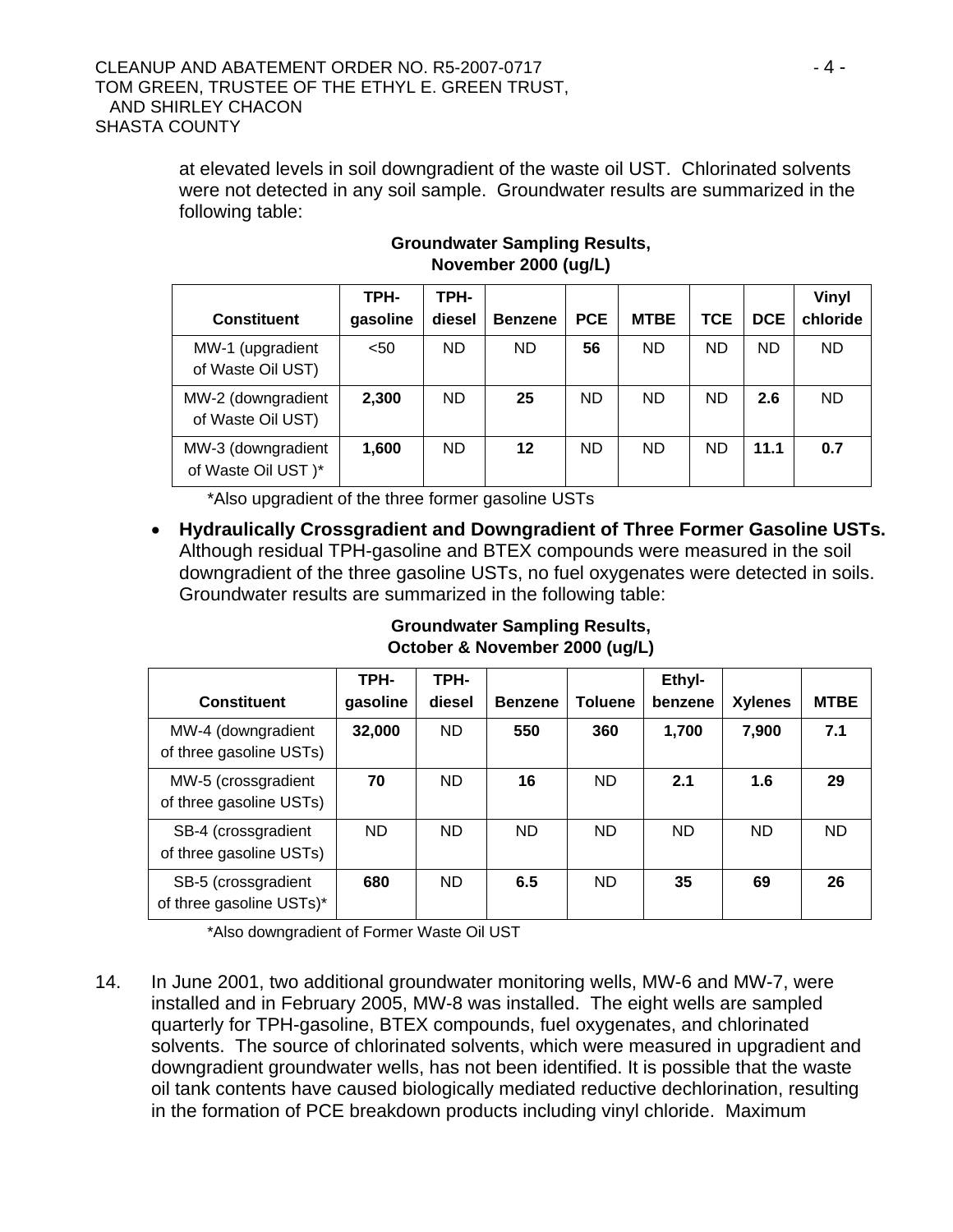groundwater monitoring results are summarized in the following table and presented in Attachments C and D, which are attached to this Order:

| Well                            | TPH-<br>gasoline                  | <b>Benzene</b> | Ethyl-<br>benzene | <b>Xylenes</b>              | <b>MTBE</b> | <b>PCE</b> | <b>TCE</b> | <b>DCE</b> | Vinyl<br><b>Chloride</b> |
|---------------------------------|-----------------------------------|----------------|-------------------|-----------------------------|-------------|------------|------------|------------|--------------------------|
|                                 |                                   |                |                   | <b>Former Waste Oil UST</b> |             |            |            |            |                          |
| $MW-1$                          | 70                                | <b>ND</b>      | ND                | <b>ND</b>                   | <b>ND</b>   | 92         | <b>ND</b>  | <b>ND</b>  | <b>ND</b>                |
| $MW-2$                          | 12,000                            | 26             | 270               | 44                          | 5.7         | <b>ND</b>  | 1.2        | ND.        | ND                       |
| $MW-3$                          | 8,500                             | 39             | 750               | 17                          | ND          | <b>ND</b>  | <b>ND</b>  | ND         | 0.7                      |
|                                 | <b>Three Former Gasoline USTs</b> |                |                   |                             |             |            |            |            |                          |
| $MW-4$                          | 33,000                            | 550            | 4,100             | 7,900                       | 26          | <b>ND</b>  | <b>ND</b>  | 17         | ND                       |
| $MW-5$                          | 18,000                            | 370            | 920               | 1,600                       | 56          | <b>ND</b>  | <b>ND</b>  | ND         | ND                       |
| <b>Downgradient of Facility</b> |                                   |                |                   |                             |             |            |            |            |                          |
| $MW-6$                          | 110                               | 1.3            | ND                | <b>ND</b>                   | 10          | 1.2        | <b>ND</b>  | ND.        | <b>ND</b>                |
| MW-7                            | ND.                               | ND             | ND.               | ND                          | ND          | 9.7        | <b>ND</b>  | ND         | ND                       |
| MW-8                            | ND.                               | ND             | ND                | ND                          | 6.5         | 21         | 1.4        | ND         | <b>ND</b>                |

#### **Maximum Groundwater Sampling Results, November 2000 to September 2006 (ug/L)**

# **REGULATORY COMPLIANCE HISTORY**

- 15. In the 29 September 2005 *Third Quarter 2005 Groundwater Monitoring Report*  submitted on behalf of Tom Green, Trustee for the Ethyl E. Green Trust, the consultant recommended that a Corrective Action Plan be prepared to address total petroleum hydrocarbons–gasoline and related compounds.
- 16. In a 16 December 2005 staff enforcement letter, Regional Water Board staff concurred with this recommendation and requested Tom Green, Trustee for the Ethyl E. Green Trust, submit a corrective action plan by 28 April 2006. No such document has been received.

# **AUTHORITY – LEGAL REQUIREMENTS**

17. Section 13304(a) of the California Water Code provides that:

*"Any person who has discharged or discharges waste into waters of the state in violation of any waste discharge requirements or other order or prohibition issued by a regional board or the state board, or who has caused or permitted, causes or permits, or threatens to cause or permit any waste to be discharged or deposited where it is, or probably will be, discharged into the waters of the state and creates, or threatens to create, a condition of pollution or nuisance,*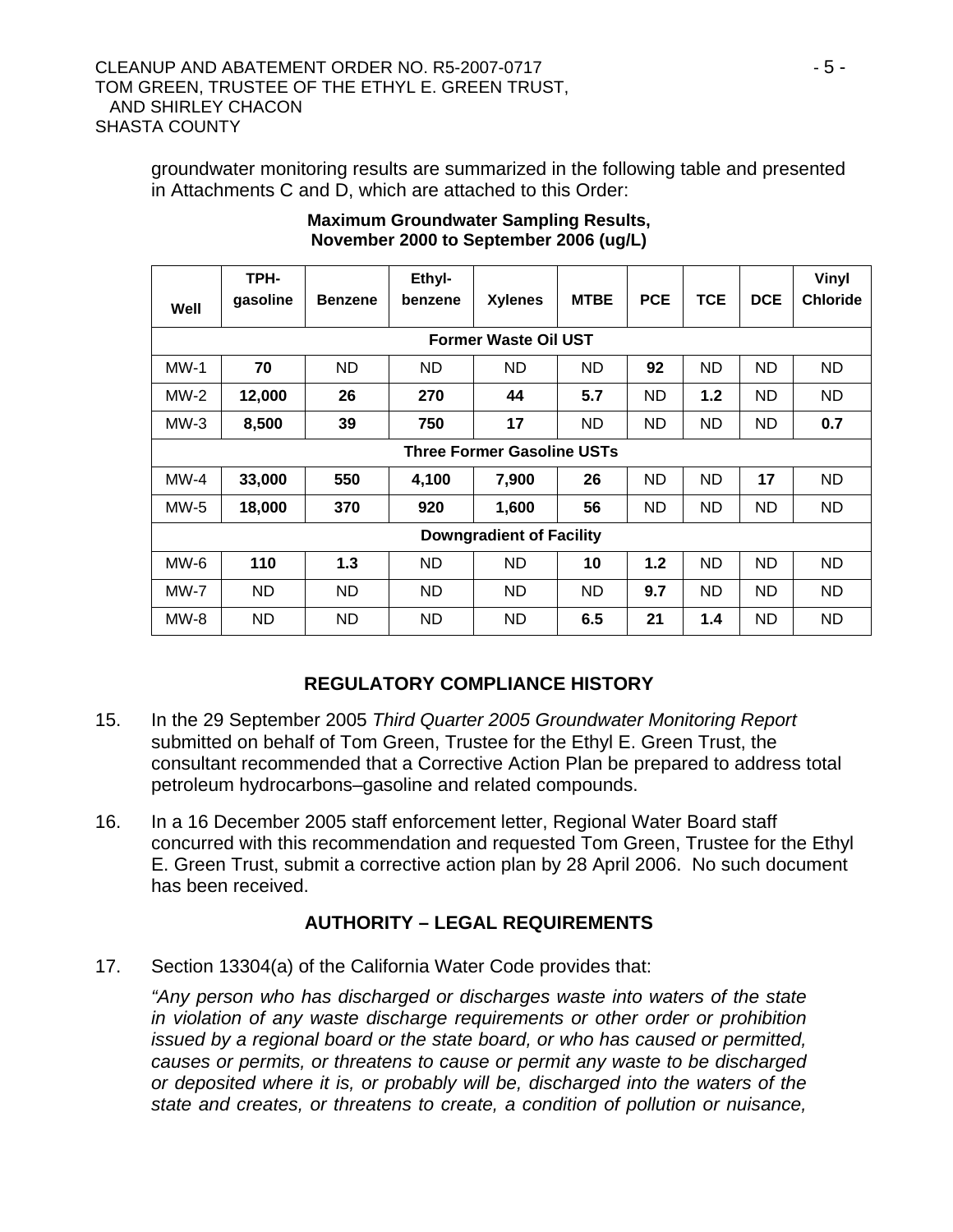*shall upon order of the regional board clean up the waste or abate the effects of the waste, or, in the case of threatened pollution or nuisance, take other necessary remedial action, including but not limited to, overseeing cleanup and abatement efforts. A cleanup and abatement order issued by the state board or a regional board may require the provision of, or payment for, uninterrupted replacement water service, which may include wellhead treatment, to each affected public water supplier or private well owner. Upon failure of any person to comply with the cleanup or abatement order, the Attorney General, at the request of the regional board, shall petition the superior court for that county for the issuance of an injunction requiring the person to comply with the order. In the suit, the court shall have jurisdiction to grant a prohibitory or mandatory injunction, either preliminary or permanent, as the facts may warrant."* 

18. Section 13304(f) of the California Water Code provides that:

*"Replacement water provided pursuant to subdivision (a) shall meet all applicable federal, state and local drinking water standards and shall have comparable quality to that pumped by the public water system or private well owner prior to the discharge of waste"* 

19. Section 13267(b)(1) of the California Water Code provides that:

*"In conducting an investigation specified in subdivision (a), the regional board may require that any person who has discharged, discharges, or is suspected of having discharged or discharging, or who proposes to discharge waste within its region, or any citizen or domiciliary, or political agency or entity of this state who has discharged, discharges, or is suspected of having discharged or discharging, or who proposes to discharge, waste outside of its region that could affect the quality of waters within its region shall furnish, under penalty of perjury, technical or monitoring program reports which the regional board requires. The burden, including costs, of these reports shall bear a reasonable relationship to the need for the report and the benefits to be obtained from the reports. In requiring those reports, the regional board shall provide the person*  with a written explanation with regard to the need for the reports, and shall *identify the evidence that supports requiring that person to provide the reports."* 

20. Section 13304(c)(1) of the California Water Code provides that:

*"If waste is cleaned up or the effects of the waste are abated, or, in the case of threatened pollution or nuisance, other necessary remedial action is taken by any government agency, the person or persons who discharged the waste, discharges the waste, or threatened to cause or permit the discharge of the waste within the meaning of subdivision (a), are liable to that government agency to the extent of the reasonable costs actually incurred in cleaning up the waste, abating the effects of the waste, supervising cleanup or abatement activities, or taking other remedial actions. . ."*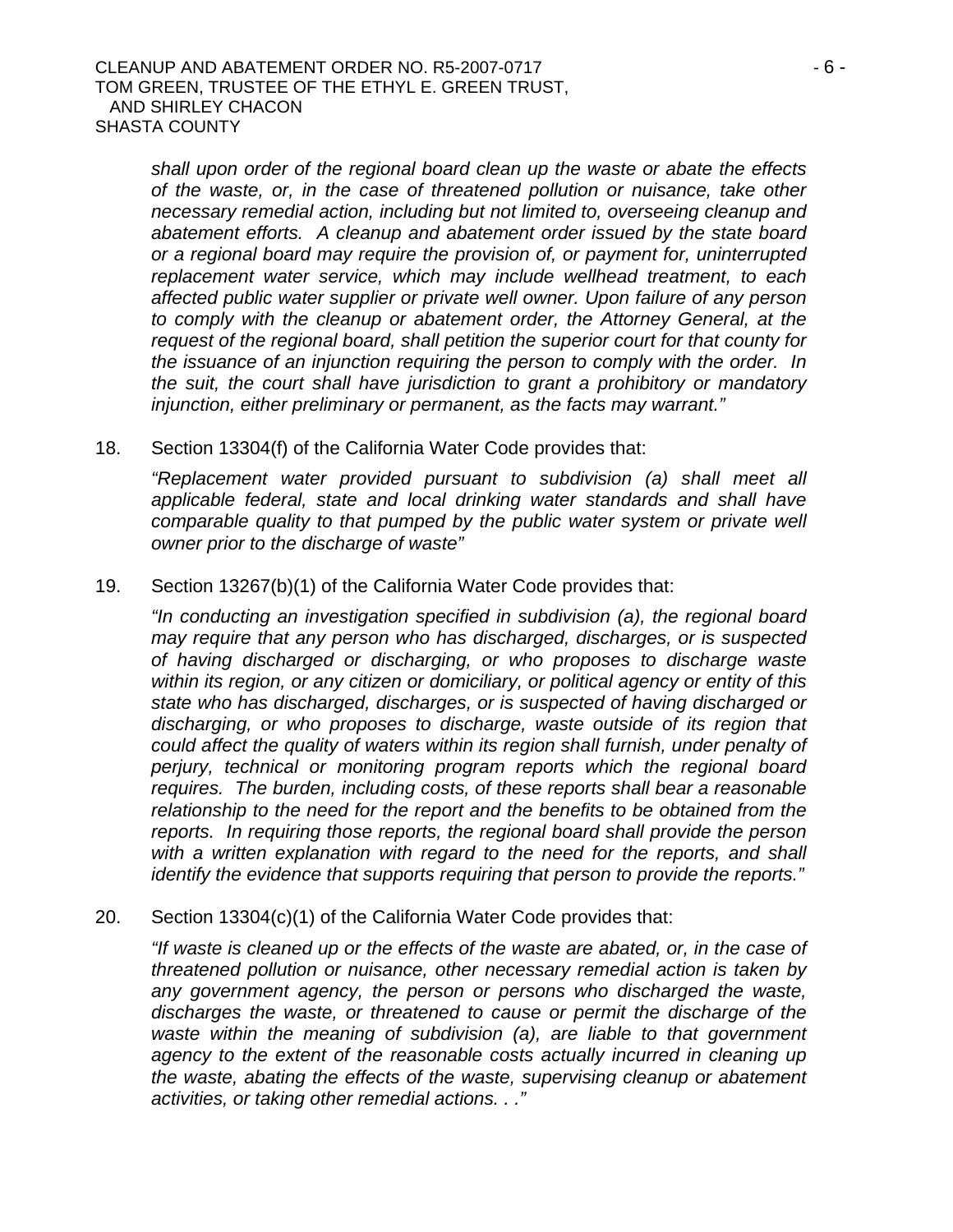CLEANUP AND ABATEMENT ORDER NO. R5-2007-0717 **Face 10 and 5 and 7 and 7 - 7 -** 7 -TOM GREEN, TRUSTEE OF THE ETHYL E. GREEN TRUST, AND SHIRLEY CHACON SHASTA COUNTY

- 21. The Water *Board's Water Quality Control Plan for the Sacramento River and San Joaquin River Basins, 4th Edition* (hereafter Basin Plan) designates beneficial uses of the waters of the State, establishes WQOs to protect these uses, and establishes implementation policies to implement WQOs. The designated beneficial uses of the groundwater beneath the Site are domestic, municipal, industrial, and agricultural supply.
- 22. The State Water Resources Control Board (hereafter State Board) has adopted Resolution No. 92-49, the *Policies and Procedures for Investigation and Cleanup and Abatement of Discharges Under Water Code Section 13304*. This Policy sets forth the policies and procedures to be used during an investigation or cleanup of a polluted site and requires that cleanup levels be consistent with State Board Resolution 68-16, the *Statement of Policy With Respect to Maintaining High Quality of Waters in California*. Resolution 92-49 and the Basin Plan establish the cleanup levels to be achieved. Resolution 92-49 requires the waste to be cleaned up to background, or if that is not reasonable, to an alternative level that is the most stringent level that is economically and technologically feasible in accordance with Title 23, California Code of Regulations (CCR) Section 2550.4. Any alternative cleanup level to background must (1) be consistent with the maximum benefit to the people of the state; (2) not unreasonably affect present and anticipated beneficial use of such water; and (3) not result in water quality less than that prescribed in the Basin Plan and applicable Water Quality Control Plans and Policies of the State Board.
- 23. Chapter IV of the Basin Plan contains the *Policy for Investigation and Cleanup of Contaminated Sites*, which sets forth the Regional Water Board's policy for managing contaminated sites. This policy is based on Water Code Sections 13000 and 13304, Title 23 CCR, Division 3, Chapter 15, and Title 27, Division 2, Subdivision 1 regulations, and State Water Board Resolution Nos. 68-16 and 92-49. The policy includes site investigation, source removal or containment, information required to be submitted for consideration in establishing cleanup levels, and the basis for establishing soil and groundwater cleanup levels.
- 24. The State Board adopted the *Water Quality Enforcement Policy*, which states in part:

 "*At a minimum, cleanup levels must be sufficiently stringent to fully support beneficial uses, unless the RWQCB allows a containment zone. In the interim, and if restoration of background water quality cannot be achieved, the CAO should require the discharger(s) to abate the effects of the discharge. Abatement activities may include the provision of alternate water supplies." (Enforcement Policy, p. 19.)"*

25. The petroleum hydrocarbon wastes detected at the site are not naturally occurring, and some are known human carcinogens. These wastes impair or threaten to impair the beneficial uses of the groundwater.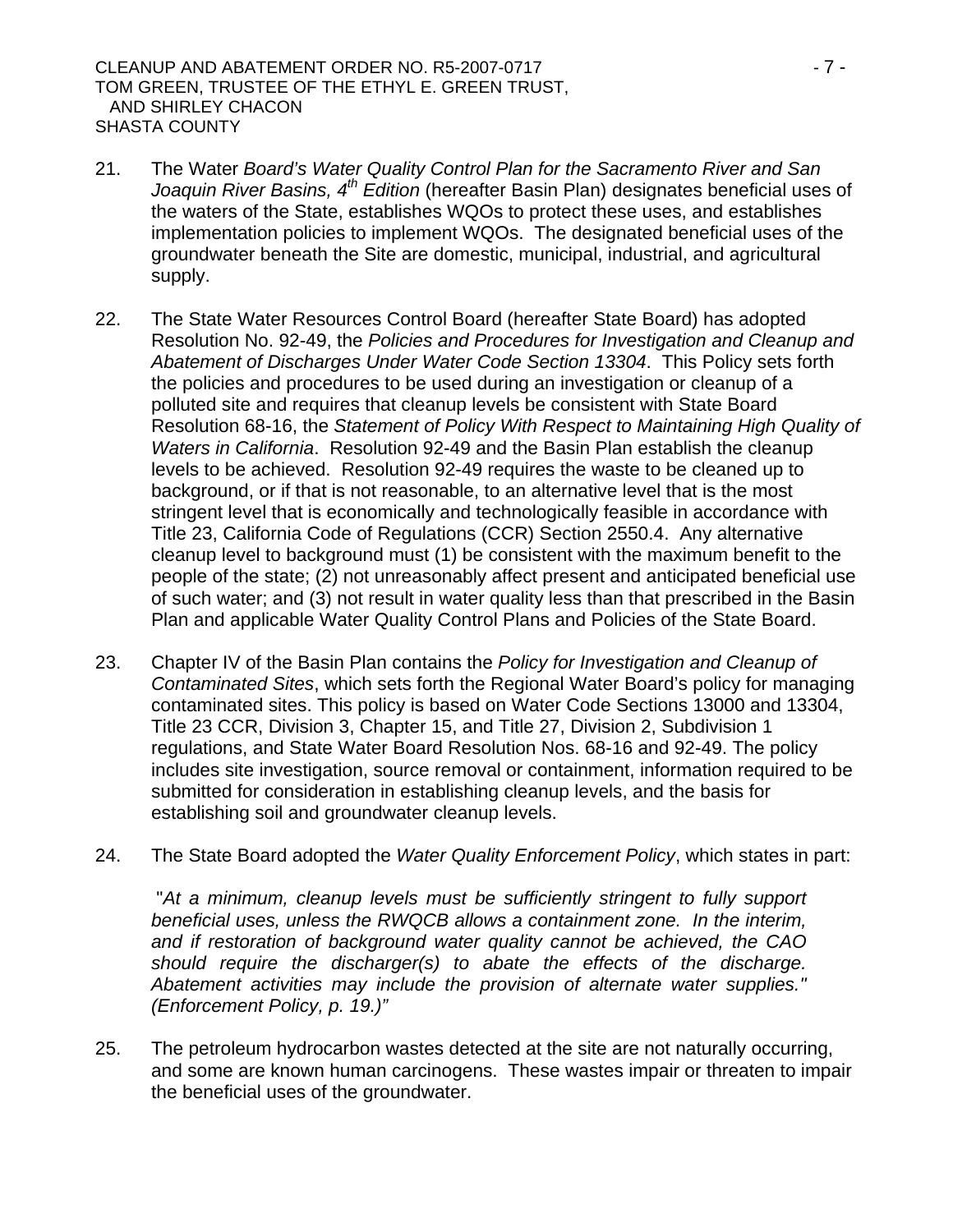26. WQOs listed in the Basin Plan include numeric WQOs, e.g., state drinking water maximum contaminant levels (MCLs), and narrative WQOs, including the narrative toxicity objective and the narrative tastes and odors objective for surface and groundwater. Chapter IV of the Basin Plan contains the *Policy for Application of Water Quality Objectives*, which provides that "[w]here compliance with narrative objectives is required (i.e., where the objectives are applicable to protect specified beneficial uses), the Regional Water Board will, on a case-by-case basis, adopt numerical limitations in orders which will implement the narrative objectives." Testing of petroleum hydrocarbons has identified a number of constituents that are not present in groundwater unaffected by the discharge and that could exceed a narrative WQO. All of these are constituents of concern. The numerical limits for the constituents of concern listed in the following table implement the Basin Plan WQOs*.*

| <b>Constituent</b>    | <b>Limits</b>     | WQO                     | <b>Reference</b>                                       |
|-----------------------|-------------------|-------------------------|--------------------------------------------------------|
| TPH-gasoline          | 5 $\mu$ g/L       | <b>Tastes and Odors</b> | McKee & Wolf, Water Quality<br>Criteria, SWRCB, p. 230 |
| Benzene               | $0.15$ ug/L       | <b>Toxicity</b>         | California Public Health Goal<br>(OEHHA)               |
| Toluene               | 42 ug/L           | Taste and Odor          | Federal Register, Vol. 54, No.<br>97                   |
| Ethylbenzene          | 29 ug/L           | Taste and Odor          | Federal Register, Vol. 54, No.<br>97                   |
| Xylene                | 17 $ug/L$         | Taste and Odor          | Federal Register, Vol. 54, No.<br>97                   |
| <b>MTBE</b>           | $5$ ug/L          | Taste and Odor          | Federal Register, Vol. 54, No.<br>97                   |
| <b>PCE</b>            | $0.06$ ug/L       | <b>Toxicity</b>         | California Public Health Goal<br>(OEHHA)               |
| <b>TCE</b>            | $0.8$ ug/L        | Toxicity                | California Public Health Goal<br>(OEHHA)               |
| $cis-1,2-DCE$         | $6$ ug/L          | California Primary MCL  | California Department of<br><b>Health Services</b>     |
| trans-1,2-DCE         | $10 \text{ ug/L}$ | California Primary MCL  | California Department of<br><b>Health Services</b>     |
| <b>Vinyl Chloride</b> | $0.05$ ug/L       | <b>Toxicity</b>         | California Public Health Goal<br>(OEHHA)               |

- 27. The constituents listed in Findings 13 and 14 are wastes as defined in California Water Code Section 13050(d). The groundwater exceeds the WQOs for the constituents listed in Finding No. 26. TPH-gasoline, BTEX compounds, MTBE, PCE, TCE, DCE, and vinyl chloride all exceed related numerical limits.The exceedance of applicable WQOs in the Basin Plan constitutes pollution as defined in California Water Code Section 13050(l)(1).
- 28. The constituents listed in Finding No. 27 are present in groundwater due to the disposal of wastes from the Site, are injurious to health or impart objectionable taste and odor when present in drinking water, and affect a considerable number of persons. As such, a condition of nuisance is created, as defined in California Water Code Section 13050(m).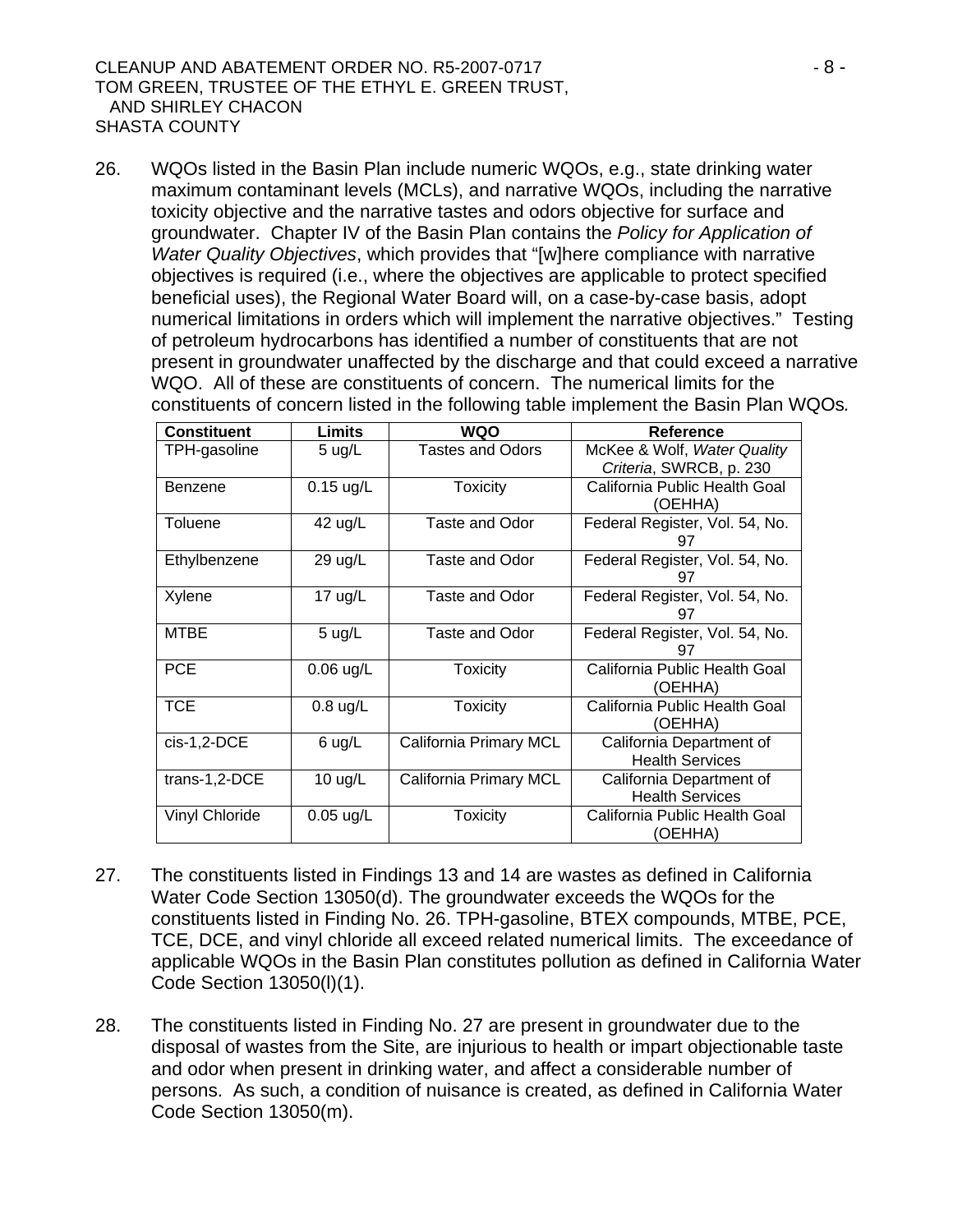#### **DISCHARGERS LIABILITY**

- 29. The Dischargers are subject to an order pursuant to Water Code section 13304 because the Dischargers have caused or permitted waste to be discharged or deposited where it has discharged to waters of the state and has created, and continues to threaten to create, a condition of pollution or nuisance. The condition of pollution is a priority violation and issuance or adoption of a cleanup or abatement order pursuant to Water Code Section 13304 is appropriate and consistent with policies of the Regional Water Board
- 30. This Order requires investigation and cleanup of the site in compliance with the Water Code, the Basin Plan, Resolution 92-49, and other applicable plans, policies, and regulations.
- 31. The Dischargers are subject to an order pursuant to Water Code section 13267, which requires submittal of technical reports, because existing data and information about the site indicate that waste has been discharged, is discharging, or is suspected of discharging, at the property, which is or was owned and/or operated by the Dischargers named in this Order. The technical reports required by this Order are necessary to assure compliance with Section 13304 of the California Water Code, including to adequately investigate and cleanup the site to protect the beneficial uses of waters of the state, to protect against nuisance, and to protect human health and the environment.
- 32. If the Dischargers fail to comply with this Order, the Executive Officer may request the Attorney General to petition the superior court for the issuance of an injunction.
- 33. If the Dischargers violate this Order, the Dischargers may be liable civilly in a monetary amount provided by the Water Code.
- 34. The issuance of this Order is an enforcement action taken by a regulatory agency and is exempt from the provisions of the California Environmental Quality Act (Public Resources Code, Section 21000, et seq.), pursuant to Title 14 CCR Section 15321(a)(2). The implementation of this Order is also an action to assure the restoration of the environment and is exempt from the provisions of the California Environmental Quality Act (Public Resources Code, Section 21000, et seq.), in accordance with Title 14 CCR, Sections 15308 and 15330.
- 35. Any person affected by this action of the Regional Water Board may petition the State Water Board to review the action in accordance with Title 23 CCR Sections 2050- 2068. The regulations may be provided upon request and are available at [www.swrcb.ca.gov.](http://www.swrcb.ca.gov/) The State Board must receive the petition within 30 days of the date of this Order.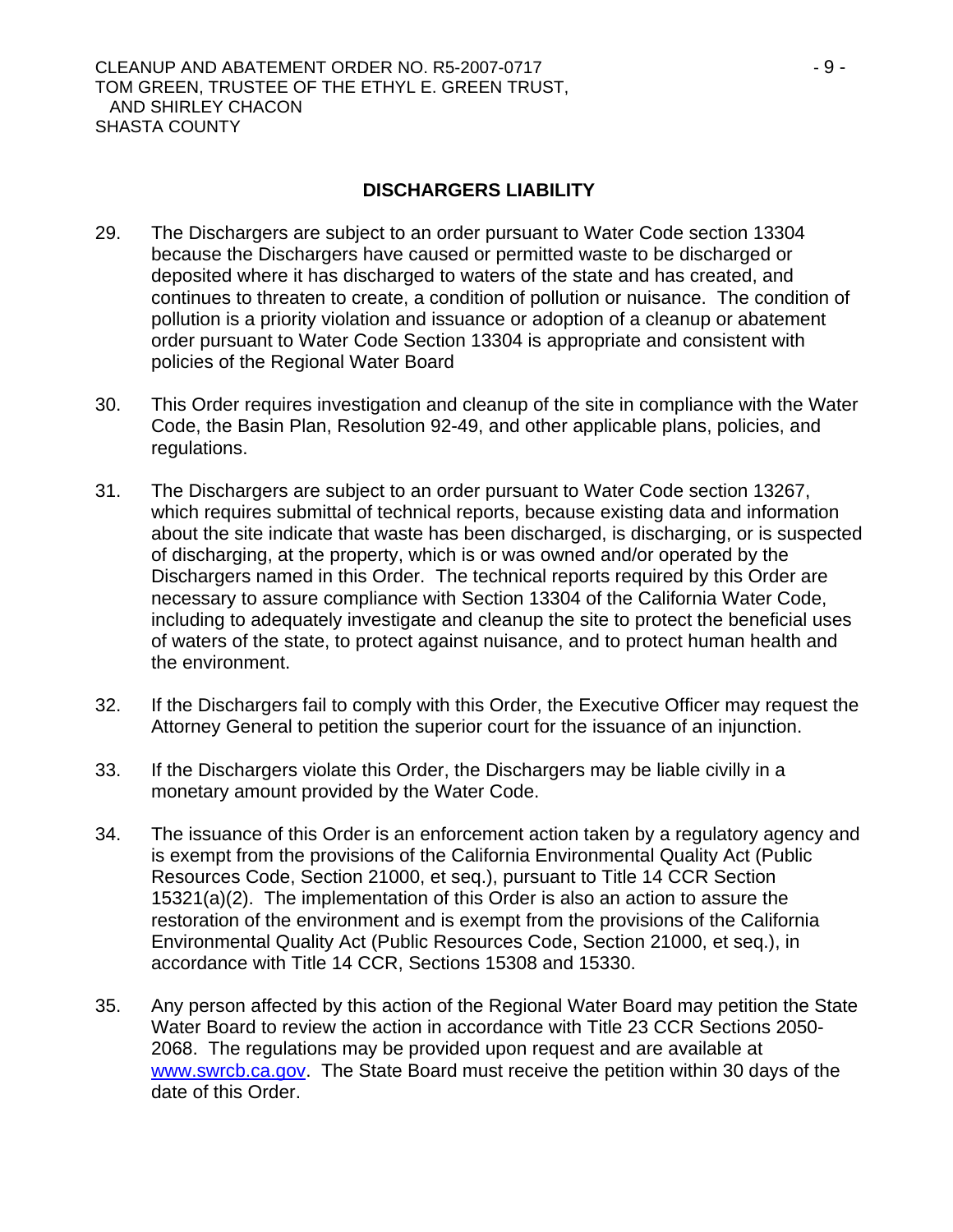CLEANUP AND ABATEMENT ORDER NO. R5-2007-0717 4 10 -TOM GREEN, TRUSTEE OF THE ETHYL E. GREEN TRUST, AND SHIRLEY CHACON SHASTA COUNTY

IT IS HEREBY ORDERED that, pursuant to California Water Code Division 7, including Section 13304 and Section 13267, Tom Green, Trustee of the Ethyl E. Green Trust, and Shirley Chacon (hereafter Dischargers) shall:

Further investigate waste discharged from current and former petroleum facilities at 4657 Shasta Dam Boulevard, Shasta Lake City, Shasta County, and cleanup the waste and abate the effects of such waste, forthwith, in conformance with State Water Resources Control Board Resolution No. 92-49 *Policies and Procedures for Investigation and Cleanup*  and Abatement of Discharges Under Water Code Section 13304 and with the Regional Water Board's *Water Quality Control Plan for the Sacramento River and San Joaquin Basins* (in particular the Policies and Plans listed within the Control Action Considerations portion of Chapter IV), other applicable state and local laws, and consistent with HSC Division 20, chapter 6.8. "Forthwith" means as soon as is reasonably possible.

All work and reports shall follow the *Appendix A - Reports, Tri-Regional Recommendations for Preliminary Investigation and Evaluation of Underground Storage Tank Sites* (which may be found at http://www.waterboards.ca.gov/centralvalley.available\_documents) and under permits required by State, County, and/or Local agencies.

Compliance with this requirement shall include, but not be limited to completing the tasks listed below. For purposes of this Order, Shirley Chacon is considered to be secondarily liable (see Finding 6) and Tom Green is required to complete the tasks as set forth below. If Tom Green fails to complete the tasks, Shirley Chacon may be required to do so upon notice by the Regional Water Board. The Dischargers shall:

- 1. **By 15 August 2007**, submit a *Site Investigation Work Plan for Petroleum-Related Constituents (Petroleum Work Plan)*, that includes a time schedule to collect a sufficient number of soil, soil vapor and/or groundwater samples to determine the lateral and vertical extent of petroleum-related waste constituents, including but not limited to, TPH-gasoline, BTEX compounds, and fuel oxygenates, for complete site characterization. The *Petroleum Work Plan* shall contain the information in *Appendix A - Reports, Tri-Regional Recommendations for Preliminary Investigation*  and *Evaluation of Underground Storage Tank Site*. The *Petroleum Work Plan* shall be sufficient in scope to generate **by 15 January 2008** an appropriate plan for remedial action. Implement the *Petroleum Work Plan* according to the time schedule.
- 2. **By 15 August 2007**, submit a *Site Investigation Work Plan for Chlorinated Solvents (Chlorinated Solvents Work Plan)*, that includes a time schedule to collect a sufficient number of soil, soil vapor and/or groundwater samples to determine the lateral and vertical extent of chlorinated solvents, including but not limited to, TCE, PCE, DCE, and vinyl chloride, for complete site characterization. The *Chlorinated Solvents Work Plan* shall evaluate potential chlorinated solvent sources and preferential pathways. This work plan shall be sufficient in scope to generate **by 15 January 2008** an appropriate plan for addressing on-site and downgradient chlorinated solvent pollution. Implement the *Chlorinated Solvents Work Plan* according to the time schedule.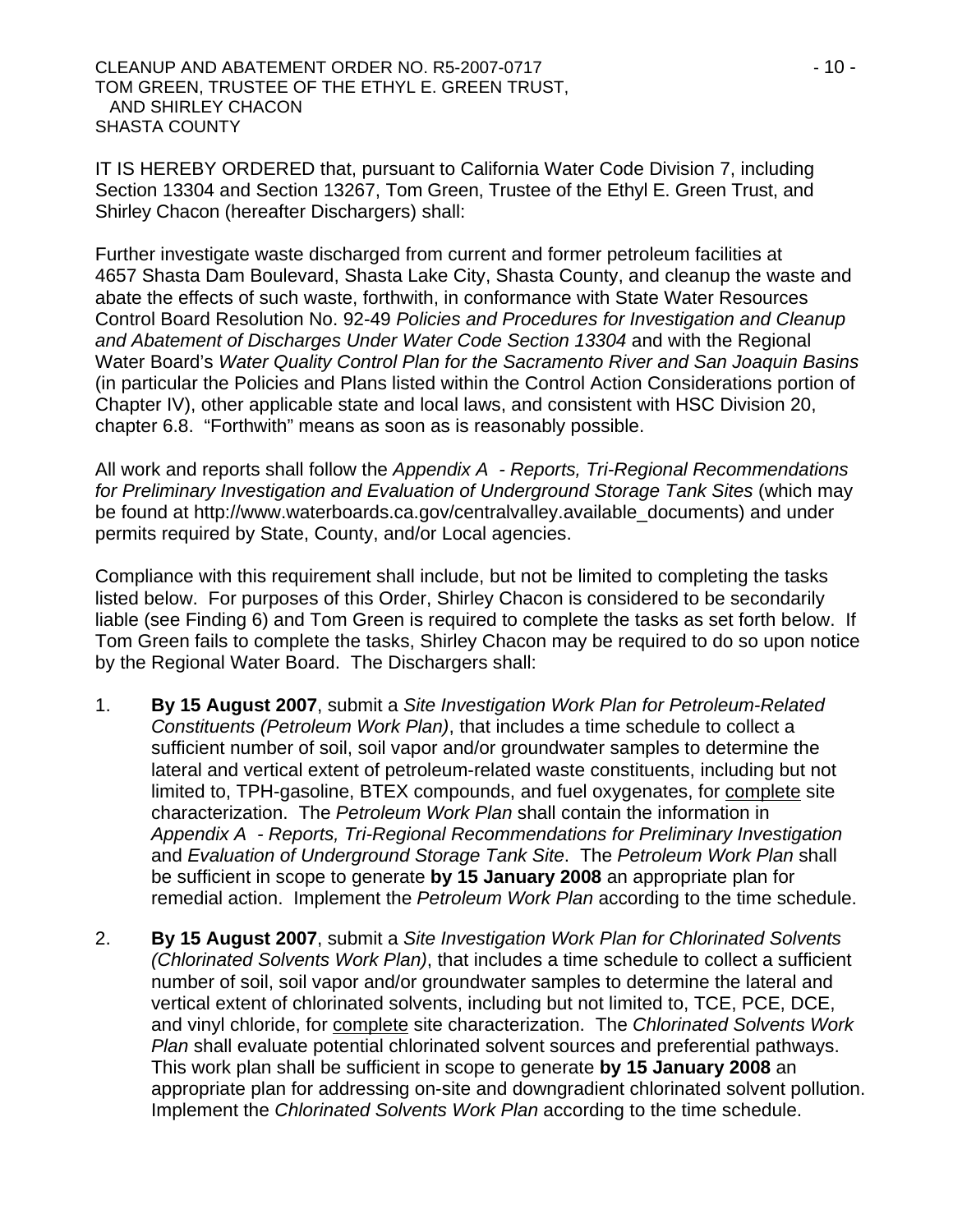- 3. **By 15 January 2008**, submit a draft corrective action plan (CAP) for petroleumrelated constituents based on findings of the petroleum site investigation that evaluates corrective actions that have a substantial likelihood to achieve cleanup of all petroleum-impacted soils and groundwater. The corrective actions must be evaluated with respect to implementability, cost, and effectiveness. The draft CAP shall include the rationale for selecting the preferred corrective action and a schedule for achieving cleanup. The draft CAP shall also include a certification statement that the proposed corrective action will not form a subsurface waste and thereby will not create a condition of pollution or nuisance as defined in CWC Section 13304(a). The draft CAP shall also certify that proposed cleanup methods adequately protect identified sensitive receptors and will cost- effectively clean up waste to the maximum extent feasible to meet numerical WQOs.
- 4. **By 15 April 2008**, submit a final CAP for total cleanup of petroleum-related constituents with a time schedule for implementation on all affected properties. Implement the final CAP according to the time schedule. The final CAP should include, but is not limited to detailed designs and technical support for all proposed treatments, monitoring, and associated waste treatment and discharge.
- 5. **Within 60 days** of Regional Water Board staff's approval of the final CAP **but no later than 15 August 2008**, begin implementation of the approved remedial actions and complete implementation in compliance with the time schedule.
- 6. For remediation system(s), submit Monthly Status Reports during the first three months of operation of any new system(s). Unless otherwise directed in writing by the Executive Officer or his/her representative(s), the monthly status reports shall include, at a minimum:
	- site maps indicating the capture zone and waste plumes,
	- average extraction rates of all treatment systems,
	- influent and effluent concentrations of TPH-gasoline, benzene, toluene, ethylbenzene, xylenes, and fuel oxygenates, TCE, PCE, DCE, vinyl chloride, appropriate lead scavengers, and organic lead,
	- mass of hydrocarbons treated during the reporting period and cumulative to date,
	- estimated mass of wastes remaining and predicted time frame for meeting cleanup objectives,
	- running and down time for the remediation system(s),
	- summary of contractor and consultant visits to the site, and evaluation of the overall remediation program and recommendations to correct deficiencies or increase efficiency.

Perform quarterly monitoring after first three months of system operation and monitoring, unless otherwise directed by the Executive Officer.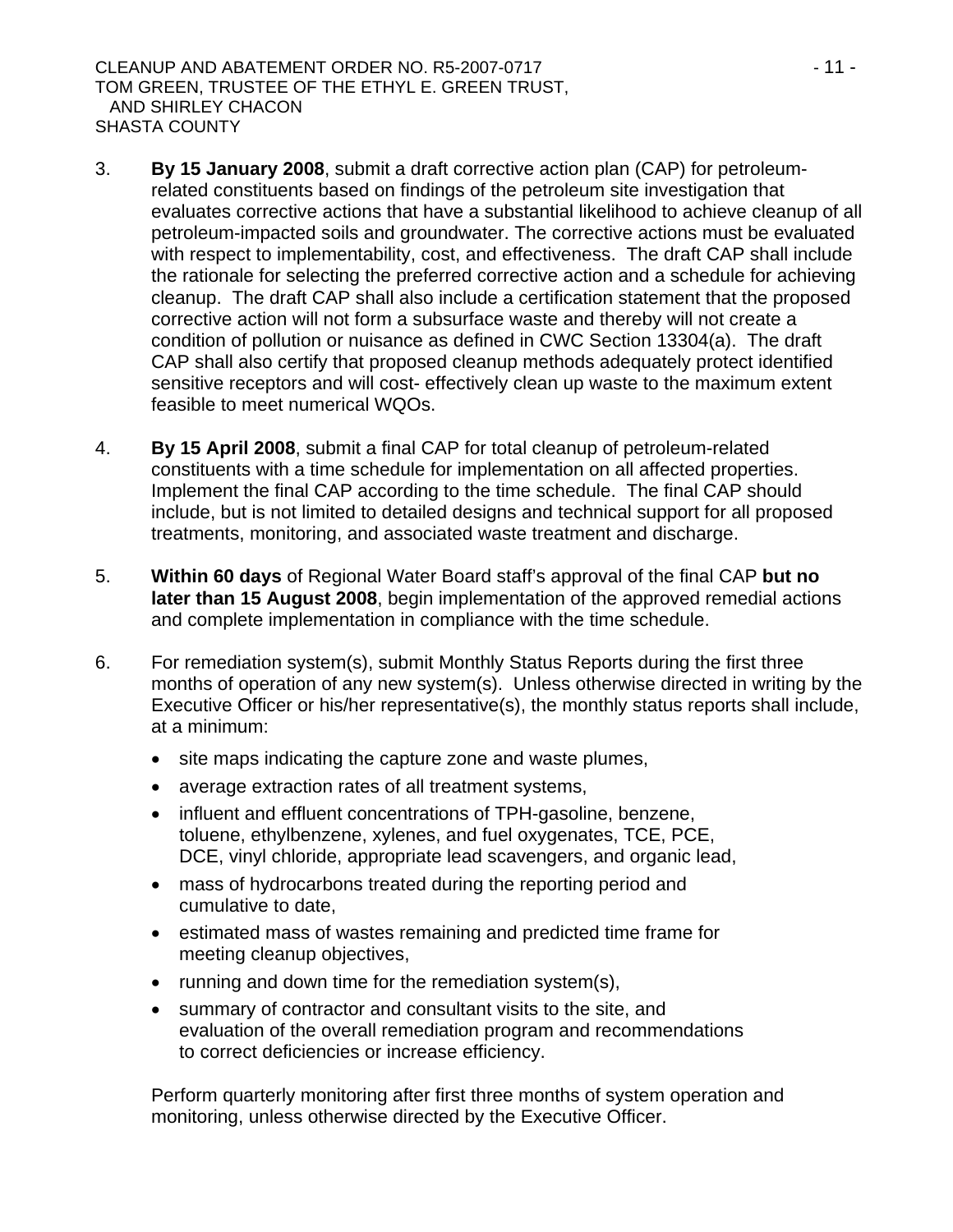- 7. The Dischargers shall ensure that cleanup methods cause no further migration of the waste constituents in groundwater. If monthly or quarterly sample results indicate further migration of petroleum waste constituents beyond the treatment volume, the Dischargers shall include **with the next required status report** a proposal to correct the condition. The proposed action(s) shall be completed **within 60 days** of staff approval of the proposal.
- 8. Sample each monitoring well **quarterly** and analyze for TPH-gasoline, BTEX compounds, fuel oxygenates, TCE, PCE, DCE, vinyl chloride, dissolved oxygen, oxidation-reduction potential, pH, iron II, nitrate, sulfate, and methane until otherwise directed in writing by the Executive Officer or his/her representative(s). Method Detection Limits (MDLs) shall be derived by the laboratory for each analytical procedure, according to State of California laboratory accreditation procedures. The MDLs shall reflect the detection capabilities of the specific analytical procedure and equipment used by the lab, rather than simply being quoted from United States Environmental Protection Agency (USEPA) analytical method manuals. In relatively interference-free water, laboratory-derived MDLs are expected to closely agree with published USEPA MDLs.
- 9. Submit **Quarterly** Status Reports by the 1<sup>st</sup> day of the second month after the calendar quarter in which the samples were collected. The first quarter report is due **1 May**, the second quarter report is due **1 August**, the third quarter report is due **1 November**, and the fourth quarter report is due **1 February**. Quarterly reports are to include the information specified in *Appendix A - Reports, Tri-Regional Recommendations for Preliminary Investigation* and *Evaluation of Underground Storage Tank Site*. Regional Water Board staff will review Quarterly reports for adequacy relative to further site investigation and cleanup. Based on such reviews, the Regional Water Board Executive Officer may, at his/her discretion, issue additional site-specific monitoring and reporting requirements, which would become part of this Order.

#### **GENERAL REQUIREMENTS**

- 10. Reimburse the Regional Water Board for reasonable costs associated with staff oversight of investigation and cleanup associated with TCE, PCE, DCE, and vinyl chloride pollution. Failure to do so shall be considered a violation of this Order.
- 11. As required by the California Business and Professions Code Sections 6735, 7835, and 7835.1, have appropriate reports prepared by, or under the supervision of, a registered professional engineer or geologist and signed by the registered professional. All technical reports submitted shall include a cover letter signed by the Dischargers, or authorized representatives, certifying under penalty of law that the signers have examined and are familiar with the report and that to their knowledge, the report is true, complete, and accurate. The Dischargers and/or authorized representative(s) shall also state if they agree with any recommendations/proposals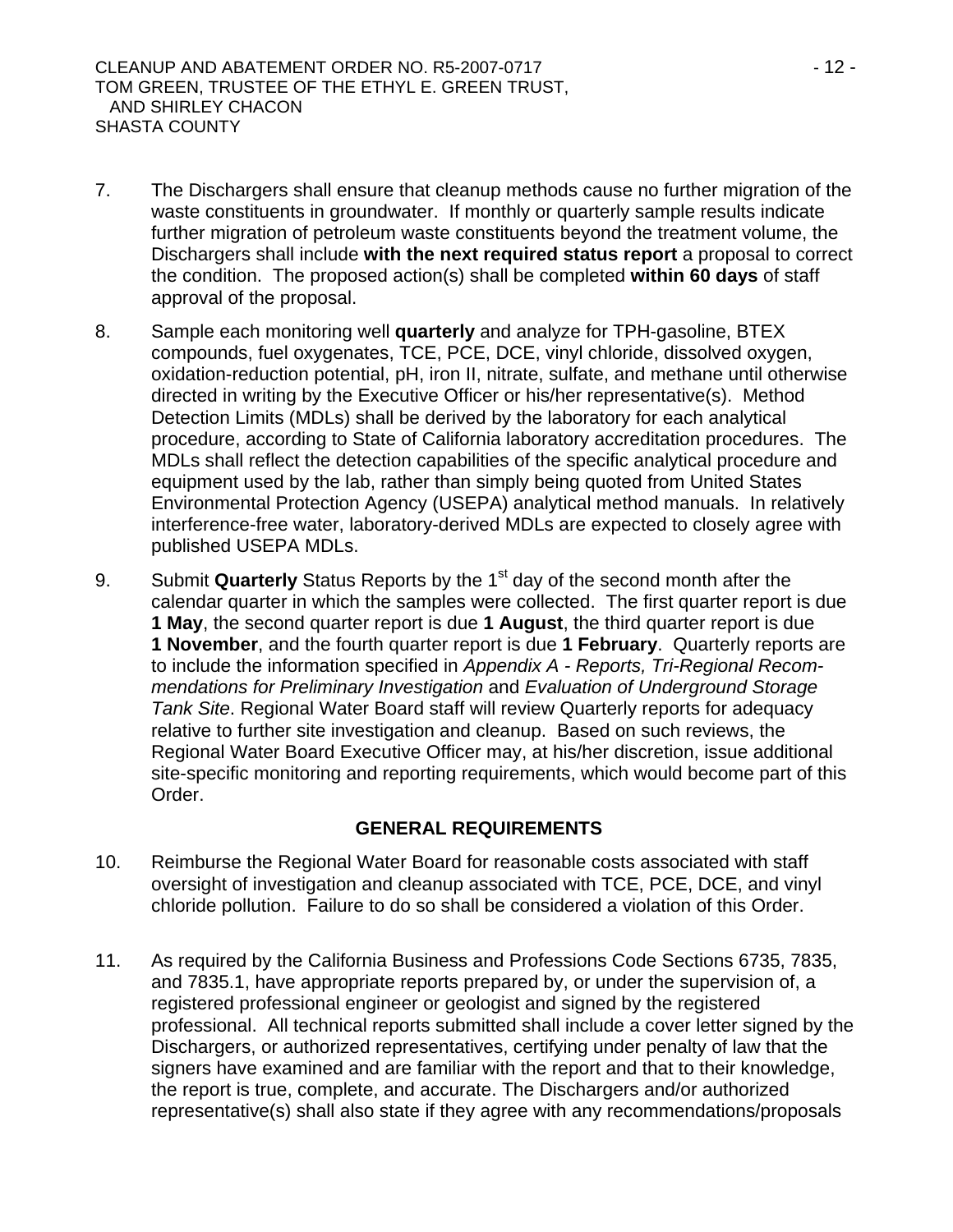CLEANUP AND ABATEMENT ORDER NO. R5-2007-0717 4 13 -TOM GREEN, TRUSTEE OF THE ETHYL E. GREEN TRUST, AND SHIRLEY CHACON SHASTA COUNTY

and whether or not they approved implementation.

- 12. Upon startup of any remediation system(s), operate the remediation system(s) continuously, except for periodic and required maintenance or unpreventable equipment failure. The Dischargers shall notify the Regional Water Board **within 24 hours** of any unscheduled shutdown of the remediation system(s) that lasts longer than 48 hours. This notification shall include the cause of the shutdown and the corrective action taken (or proposed to be taken) to restart the system. Any interruptions in the operation of the remediation system(s), other than for maintenance, emergencies, or equipment failure, without prior approval from Regional Water Board staff or without notifying the Regional Water Board within the specified time is a violation of this Order. **Within 7 working days** of a shutdown, the Dischargers shall submit a Technical Report containing at a minimum, but not limited to the following information:
	- times and dates equipment were not working,
	- cause of shutdown,
	- if not already restarted, a time schedule for restarting the equipment, and,
	- a Cleanup Assurance Plan to ensure that similar shutdowns do not recur. Cleanup Assurance Plans are to be completed **within 30 days** of the system shutdown.
- 13. Notify Regional Water Board staff at least three working days prior to any onsite work, testing, or sampling that pertains to environmental remediation and investigation that is not routine monitoring, maintenance, or inspection.
- 14. Obtain all local and state permits and access agreements necessary to fulfill the requirements of this Order prior to beginning the work.
- 15. Continue any remediation or monitoring activities until such time as the Executive Officer determines that sufficient cleanup has been accomplished to fully comply with this Order.
- 16. Optimize remedial systems as needed to improve system efficiency, operating time, and/or waste removal rates, and report on the effectiveness of the optimization in the quarterly reports.
- 17. Maintain a sufficient number of monitoring wells to completely define and encompass the waste plume(s). If groundwater monitoring indicates the waste in groundwater has migrated beyond laterally or vertically defined limits during the quarter, then the quarterly monitoring reports must include a work plan and schedule, with work to begin **within thirty days** of Regional Water Board staff approval, to define the new plume limits.